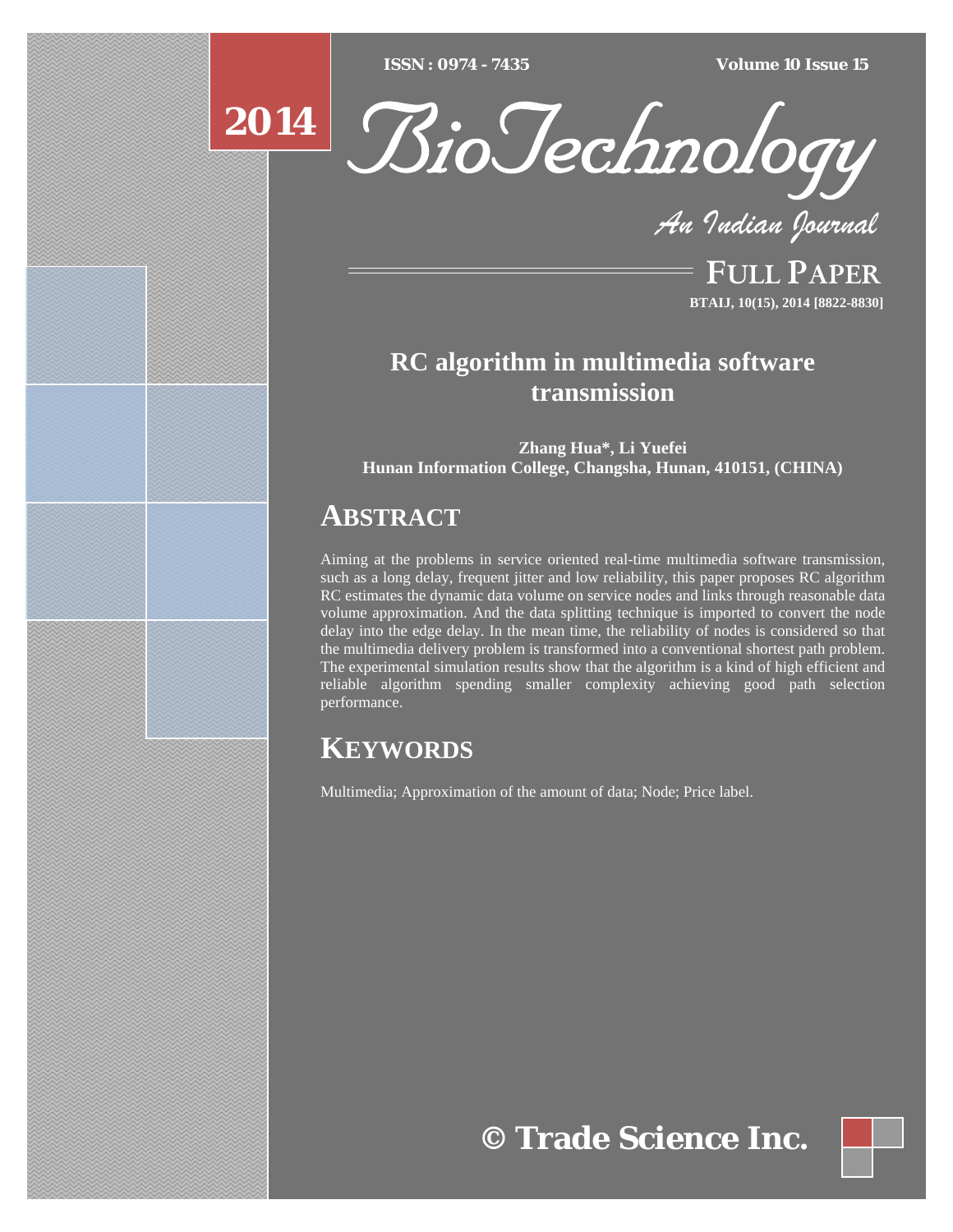#### **INTRODUCTION**

 Real-time multimedia transmission system is widely used in real-time monitoring system, video conferencing and the others**[1]**. However, with the development of the mobile devices' ability and wireless communication technology, the traditional single network environment gradually becomes heterogeneous equipment and pervasive computing environment made up of network. Multimedia transmission has obvious differences with traditional file transmission, the transmission of traditional file for transmission delay, jitter is not too many requirements, but there are strict error control and retransmission mechanism. In the transmission of real-time multimedia transmission, demanding synchronicity, and requires small transmission delay. Multimedia transmission can endure packet loss caused by the error and abnormal, can endure due to no retransmission or error correction mechanism of packet loss or latency, but it will not tolerate caused by error control mechanism based on retransmission display discontinuity or confusion. In the pervasive environment, the difference of different links' transmission capacity is huge, and in particular, wireless link bandwidth is smaller and unstable; the difference of each node's processing capacity is huge, and in particular, the mobile node's processing power is often weak**[2- 4]**. These features cannot ensure the reliability of real-time multimedia transmission system.

 Multimedia network transmission technology, however, because of the multimedia compression, compression and transmission problem not solve, have not been able to achieve the ideal effect. In recent years, multimedia communication technology

 SOA uses the available service to buiRC loose coupling application. As the key technology of SOA, service composition can combine independently distributed and available basic service to meet user's complex business requirements, which makes it adapt to the pervasive computing environment**[5-8]**. These characteristics help SOA use the existing distributed service resources to dynamically buiRC loose coupling multimedia transmission system in pervasive environment.

In the service-oriented real-time multimedia transmission system, a number of multimedia services deploy in different nodes in the network beforehand. These services can be divided into functional and non-functional services. Features services meet the functional requirements of users through subtitle's embedment, tags' addition and codes' conversion and the other necessary processing for the source information<sup>[9-11]</sup>. Non-functional services can reduce the amount of data transmission and reduce the time delay of data transmission through media compression and sampling, etc. In particular, for mobile users using wireless access, these non-functional services can effectively improve the achieved services' reliability of users, but it has the function itself to deal with time delay and reduce the multimedia video's quality. The function of the system is as follows. When receiving the users' request, the system starts from the data source and buiRCs a multimedia information processing chain after a number of functional and nonfunctional service processing nodes so as to transfer multimedia information with relatively low latency and high reliability to end users<sup>[12]</sup>. In this paper, it is assumed that the user's service requests arrive one by one and they don't affect each other.

 In the service-oriented real-time multimedia transmission system, the service requests having the same functional requirements is often able to complete by a variety of service composition ways. At running time, each service component can choose different service counterparts to achieve. In real-time multimedia system, the users are very sensitive to time delay so the user cannot accept long delay and frequent jitter of multimedia information. In addition, service users can't control service because services are also affected by equipment, environment and other factors in the pervasive environment. The services have great differences between individuals and the reliability of the individual services will eventually determine the expected performance of composite services. Therefore, it is a challenging problem about how to choose a series of appropriate service copies to constitute high credible service path with the low latency in pervasive environment.

Zeng and the others think the service copies shouRC be chosen at running time rather than designed moment, because a lot of basic service's quality parameters are unavailable before running, and then he transforms the problem into linear optimization problem driven by quality<sup>[13]</sup>. Gu and the others propose an integrated P2P service composition framework---SpiderNet, which chooses service copies hop by hop through heuristic methods so as to satisfy the multiple quality requirements<sup>[14]</sup>. Besides, SpiderNet also guarantees the load balancing in certain degree. Considering the load balancing among service copies, Roman and the others proposes LIAC algorithm (further - inverse - the available capacity) so as to guarantee the load balancing among service copies in the choice of paths and the piggybacking mechanism is used to make LIAC more efficient **[15-17].** Roman and others also puts forward the service portfolio fault-tolerant system based on service network in the WAN. Kalasapur and the others propose a dynamic service composition framework using hierarchical service network to handle mobility and dynamic in pervasive environments<sup>[18]</sup>.

 Based on real-time multimedia transmission system, this paper inspects the service path's selection criteria of reliable multimedia transmission from the two angles. The first is the real time. The users want to get the real-time data, but if there is a lot of data transmission delay, it won't be reliable to the users. The second is reliability. Due to the dynamic and heterogeneous of environment, each service copy may have errors and if the service paths chosen by system go wrong, the system has to choose a service path again to complete the service request, which can increase system loading. Besides, for the users, path switching also increases time delay further, so the service provided by the system is no longer reliable. It is the aim of this paper that when the service requests are given, the appropriate service copies are selected to buiRC multimedia transmission path with low latency and high reliability.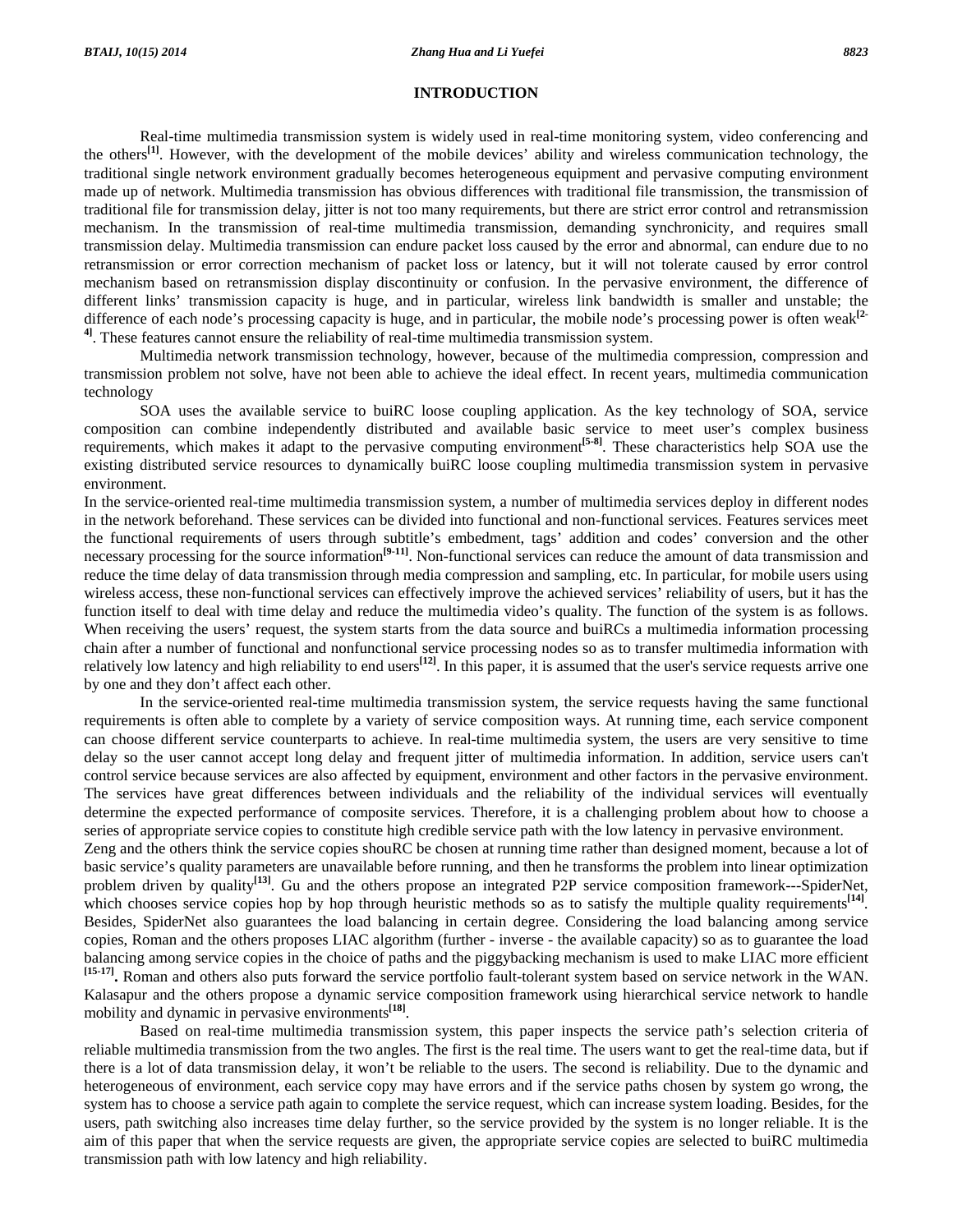#### **Problem Definition**

Each service replica can be expressed as a four element $(f, r, o, e)$ , in turn, said compression type service to the service rate, copy unit processing time and reliability. For example,  $s_1^2$  is expressed as  $(f_1, r_1, o_{1,2}, e_{1,2})$ . The goal of the system is in the choice of a time delay from  $s_0$  to  $s_t$  in all paths as small as possible, and the reliability is as large as possible path. In only considering the delay, due to changes in the amount of data, which is equivalent to a multi constrained path (multi-constrained path, referred to as MCP) problem. Wang proved that this problem is NP- complete problem. Exponential time complexity algorithm because the time-consuming, not applicable in real-time systems. Therefore, the lower time complexity and better algorithm are needed.

A service path delay  $\zeta_p$  is the sum of transmission delay and data on the link processing delay at a node. It is assumed that m is the original amount of data, so m  $w.p_0$  represents the processing delay of data in SO.

$$
t(\theta) = \begin{bmatrix} \cos(\theta) - \sin(\theta) \\ \sin(\theta)\cos(\theta) \end{bmatrix}
$$
 (1)

$$
z = U(x) + m(x - U(x))
$$
 (2)

In this format,  $u_i$ ,  $t_i$  represents the amount of data transferred to a certain service copy  $s_i$ .

,  $\frac{i}{i} \frac{t_j}{i_{i,j}} + u_i \cdot t_j \cdot p_j$  $\left( \frac{u_i \cdot t_j}{h_{i,i}} + u_i \cdot t_j \cdot p_j \right)$  $\left( n_{i,j} \right)$ represents the sum of transmission delay in a  $_{i,j}$  and the processing delay in  $s_j$ . The reliability

 $t_i$  of a service path is the product of all service copies' reliability in this service path.

$$
\begin{bmatrix} \varepsilon_i^{i+1} \\ \hline \sigma_i^{i+1} \end{bmatrix} = t(\theta_i) \begin{bmatrix} \varepsilon_i^j \\ \hline \sigma_j^i \end{bmatrix} = \begin{bmatrix} \cos(\theta) \\ \sin(\theta) \end{bmatrix} \begin{bmatrix} \varepsilon_i^j \\ \hline \sigma_j^i \end{bmatrix}
$$
 (3)

The target is to make  $\zeta_p$  smaller and  $t_i$  bigger. Optimization of the two targets is more complex, so it is proposed that the optimization objectives "ratio of delay and reliability"  $\left(\frac{Delay}{Relativity}, DIR\right)$  is taken as the goal of optimization.

$$
\Delta_{|\beta\rangle \to |0\rangle}^{\Delta \beta} = \varpi_{|0\rangle} - \varpi_{|\varphi\rangle} = -\arctan\left(|\beta|/|\alpha|\right)
$$
 (4)

 The problem is defined as follows: In a given service graph SG (V, E) conditions, how to choose a path from S0 to St Service and make the D/R as large as possible. It will be expressed in the following content in detail that an approximate algorithm is proposed based on this definition, which is called as RC algorithm (lowest delay/reliability path), to solving the problem in polynomial time.

#### **Functional Image and Service Image**

 Because for the same type of user's service, generally speaking, there are a variety of functions service combination can meet the demand. Therefore, the FG is used to represent the system the combination of all the possible functions of the service relationship. There are five basic assumptions system multimedia processing services, as shown in figure 1, then set off from  $f_0$  to  $f_4$  there are four possible ways of service combination, respectively

## $(f_0 f_1 f_4, f_0 f_1 f_3 f_4, f_0 f_1 f_2 f_4, f_0 f_1 f_5 f_5 f_4$  ).

 Function diagram describes the system function abstraction. Furthermore, each service has a plurality of service we consider all copies, copies of each service in the function diagram is extended form as shown in Figure 2 service graph (service graph, referred to as SG). Service description is the dependence between the copies of all services, contains all the

**MULTIMEDIA TRANSMISSION MODEL**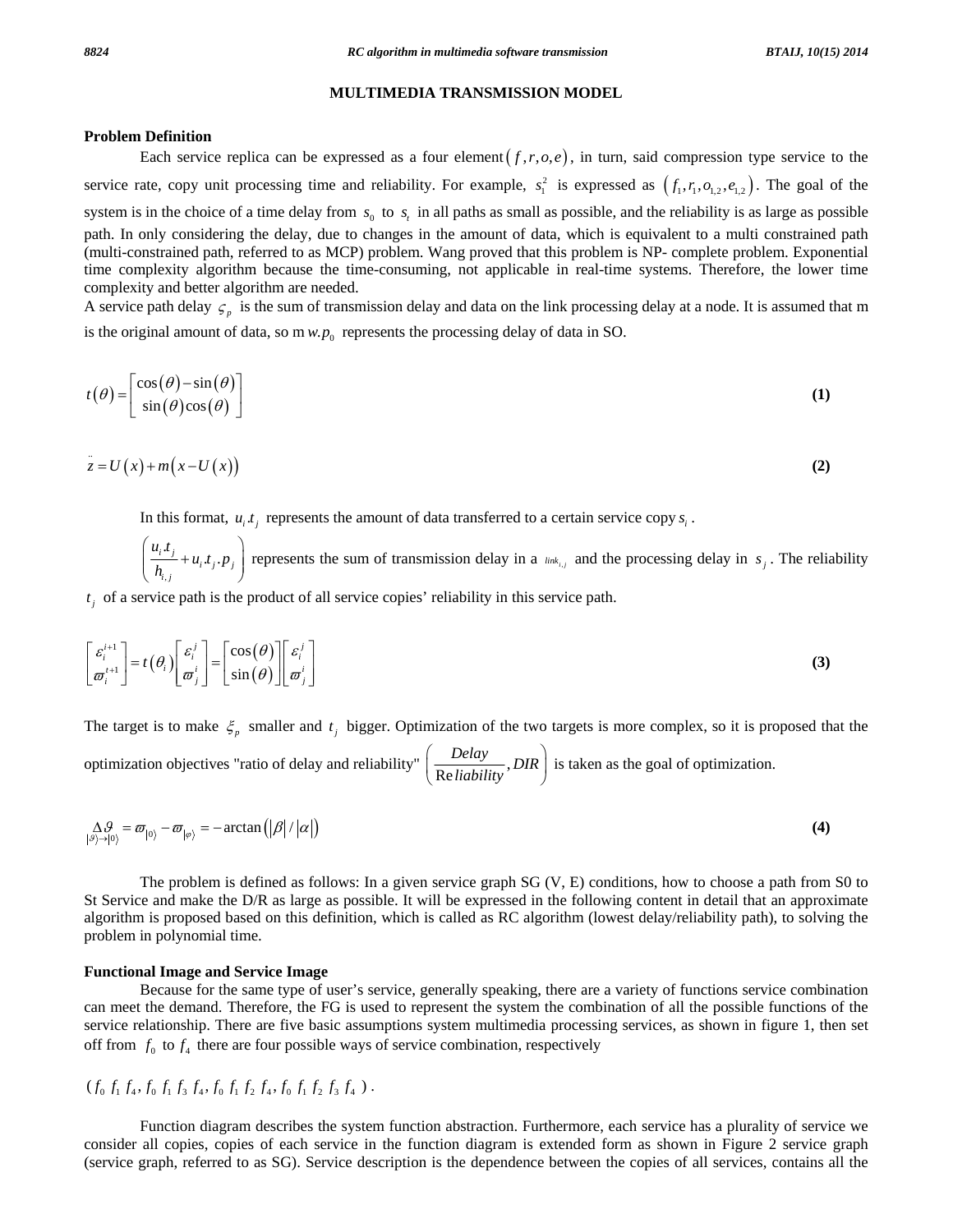#### *BTAIJ, 10(15) 2014 Zhang Hua and Li Yuefei 8825*

information of the system. In Figure 2, assume that the service  $f_0$  has 1 copy, 2 copies of  $f_1$ ,  $f_2$  has 1 copy, 2 copies of  $f_3$ ,  $f_4$  has 2 copies, and add a St as the final transfer of multimedia data the destination node to arrive. As we can see,  $f_4$   $f_0$   $f_1$  $f_2$  corresponds to a path in FG, if you choose as a service instance of  $f_1$ , as a service instance of  $f_4$ , then in SG service path specific. At the same time definition, if there exists a directed edge from the  $SOS<sub>4</sub><sup>2</sup>, S<sub>1</sub><sup>2</sup>  $S<sub>2</sub><sup>2</sup>$ , then  $s<sub>j</sub>$  is called the precursor$ node  $s_i$ ,  $s_j$  for subsequent  $s_j$ .





**Figure 2 : Service area** 

### **RC ALGORITHM**

#### **The amount of data approximation**

 Some multimedia services will change the amount of data, so before the path was not determined, we cannot know a service node or link on the actual amount of data transmission. In Figure 2, a S0 data is m, so before the path is not determined, processing data may be from  $s_0$  and  $s_1^1 (or s_1^2)$  transmission reaches, there may be from  $s_0$   $s_1^1 (or s_1^2)$  reach and  $s_2$  transmission. Therefore, the data may be  $m r_0 r_1 m r_0 r_1$ . This uncertainty makes the problem become more complex, so it is needed to approximate amount of data processing.

#### **Node Splitting**

 To solve the shortest path algorithm is the single source weights at the edge of the shortest path problem, but our service on the node graph have cost (weight), so we need to make some transformation of service graph, which can be used the shortest path algorithm.

Choi et al proposed method of node splitting to translate some network problems. This method is used. For example, in figure 2, we will  $s_2$  split into two nodes  $s_{2,1}$  and  $s_{2,2}$ , then let all the precursor node  $s_2$  are connected to the  $s_{2,1}$ ,  $s_{2,2}$  connected to all nodes of S2. Data processing delay raw to  $s_2$  node above, now use between  $s_{2,1}$  and  $s_{2,2}$  the cost of edge to said, it is called such as between  $s_{2,1}$  and  $s_{2,2}$  for the internal side edge (inner- link). Our service in every node splitting process, adding a new node, eliminating the vertices above cost, the price converted services diagram exists only on the edge.

#### **Time Complexity**

 After the cost of labeling on service chart, you can use the shortest path algorithm to solve the problem. For the shortest path, node sequence we will produce a reduction to convert before service graph, paths can be obtained from RC. We'll let  $N_n$  and  $N_e$  respectively to represent a number of the number of nodes and edges the original service in the graph. The approximate second algorithms in data quantity, because each node at most connected with the  $N_n$  nodes, so the process of traversal of all edge up  $N_n$  times, the complexity of this part is  $O(N_n N_e)$ ; in the third part the same each node is visited once, at the same time to find the all of its possible precursor node, this part of the complexity is  $O(N_nN_e)$ . The process of node splitting and data approximation are very similar, need to deal with each node, and then determine the precursor node and successor node need access to the  $N_e$  side, because of the complexity, this part of the  $O(N_nN_e)$ . In the reliability of conversion, since only Nn internal boundary, so the complexity is  $O(N_n)$ . The cost of annotation to deal with each edge, complexity is  $O(N_e)$ . The shortest path algorithm, we use the Dijkstra algorithm, its complexity is  $O(N^2)$ , wherein, n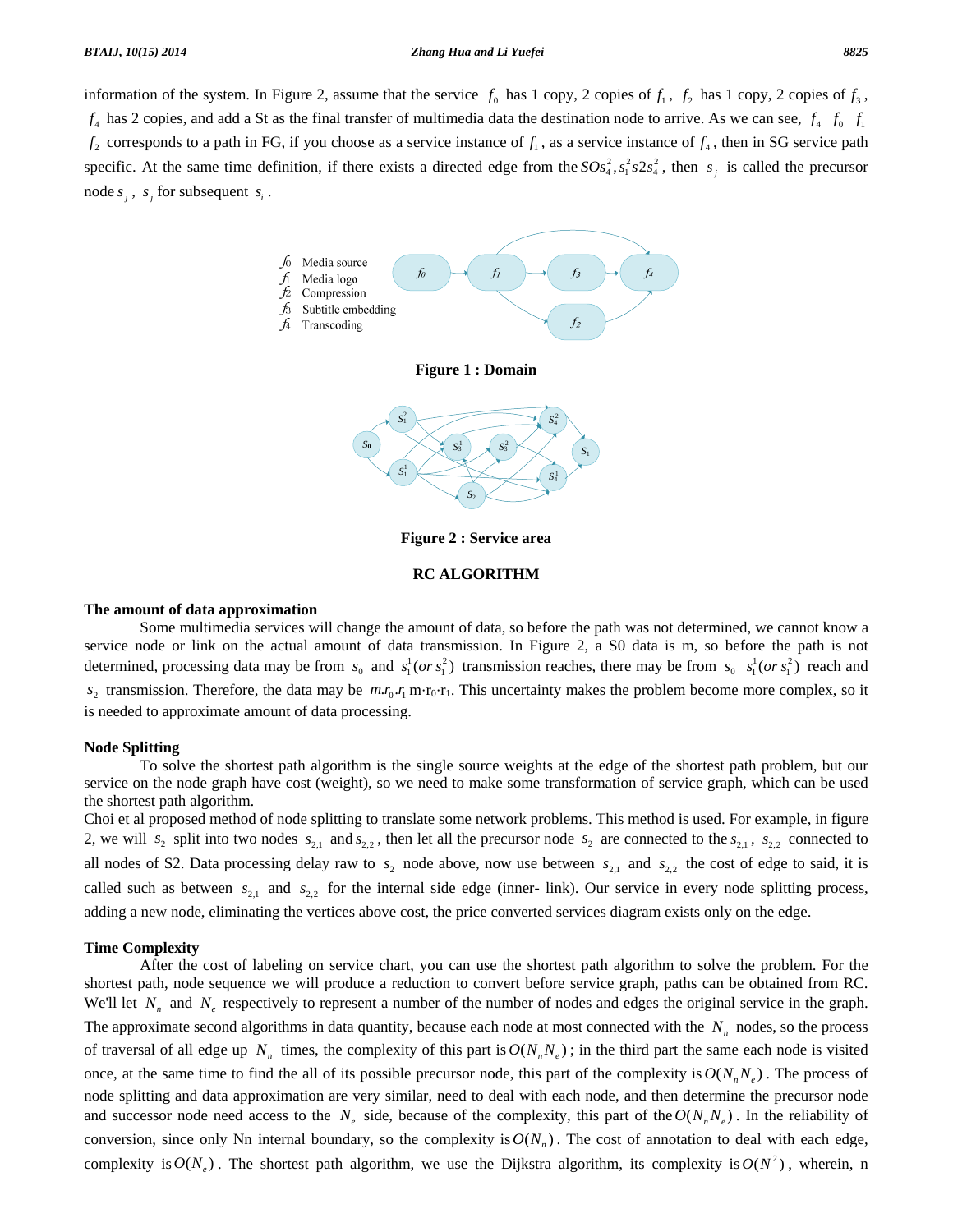represents the number the vertices in the graph. According to the node the division process with  $n \prec 2N_n$ , at the same time, according to the rules of the complete graph  $N_e \leq N_n^2$  of RC algorithm, so the total time complexity.

$$
\bar{t}(x, y) = t(x, U(y)) = \sqrt{\sum_{j=1}^{n} t(t_j(x)), U_j(t_j(y))^{2}}
$$
\n(5)

#### **Reliability conversion**

 Due to the dynamic and mobility in pervasive environment, service replica node may fail. System requirements is to find a delay as small as possible, path of service and reliability as high as possible. The idea is to make the reliability of the parameters, the processing delay of the node.

The previous QoS related research work, a coefficient for each service internal edges in graph, the coefficient of reliability service node is an internal edge represents the inverse of E. After this treatment, the service replica node distribution coefficient of higher reliability coefficient is relatively small, low reliability of service replica node distribution the relatively large. These internal edge new delay cost is the original price multiplied by the respective coefficient, as processing delay internal edge new.

 This process idea is straightforward: for the single source shortest path algorithm for the shortest path, a service copy reliability makes the low reliability of the inner side of the price is relatively high, the higher reliability of service copy internal edge cost becomes lower, and the shortest path algorithm to select the the shortest path selection bias in service copy the higher reliability. That is to say, the service replica node reliability higher more easily by the algorithm. The RC algorithm of time delay is small selected path, at the same time, high reliability, to achieve a balance between the two.

#### **EXPERIMENT AND SIMULATION**

#### **Simulation Design**

 The simulation experiments on Inter (R) Core (TM) 2Duo CPU E8200 @ 2.66GHz, execute the 2GB RAM machine.

The simulation experiment using Java language, mainly includes the generation of various parameters services diagram and 3 kinds of algorithm. Parameters in the figure are designed to be adjustable, if we set the MaxNode=2000 service node. These service node, no multimedia processing service replicas initially, then according to the different network scale to produce functional diagram. For example, a MaxService=7 service in some settings, each service is at least MinInstance=3 copies, at most MaxInstance=7 copy, then we randomly generate a connected graph function, for each service between MinInstance and MaxInstance generates a random real copy number, and then in the MaxNode node randomly selected some nodes to deploy services. Service copy of compression ratio, the service node unit processing time and reliability, link bandwidth according to a normal distribution, then the service. We can through the MaxNode, MaxService, MinInstance and MaxInstance parameters to scale adjustment services graph, comparative experiments were carried out in different network scale. In the design of 3 algorithms, Random algorithm is easy to implement, Optima L algorithm dynamically apply the memory to hoRC all the possible path, RC algorithm according to the 4 steps in the previous section of the processing.

#### **Evaluation Methods**

 There are two main experimental purposes: one is to evaluate the efficiency of RC algorithm, two is to evaluate the effect of selection algorithm. We have implemented two other algorithms to compare efficiency: one is random (random) algorithm, Random algorithm to select the service path, a successor node of the current node randomly selected as the processing nodes in the next step; two is the optimization (optimal) algorithm, Optimal algorithm traversing all possible paths, and then select the best path.

 Service chart after the above 3 steps after the conversion, each side is marked time delay cost now. If a boundary is an internal edge, then it is the price of the following form.

$$
D_i = \sum_{i=1}^k \sum_{j=1}^m \left[ t_i \left( k_x \right) \right]^2 \tag{6}
$$

Among them,  $e_i$  and  $o_j$  are reliability and unit processing time of the internal edges represent service replica node, MI is the approximate amount of data; otherwise, this edge is the price of the following form:

$$
\sum_{i=1}^{k} t_i(k_x) = 1, i = 1, 2, \dots m
$$
 (7)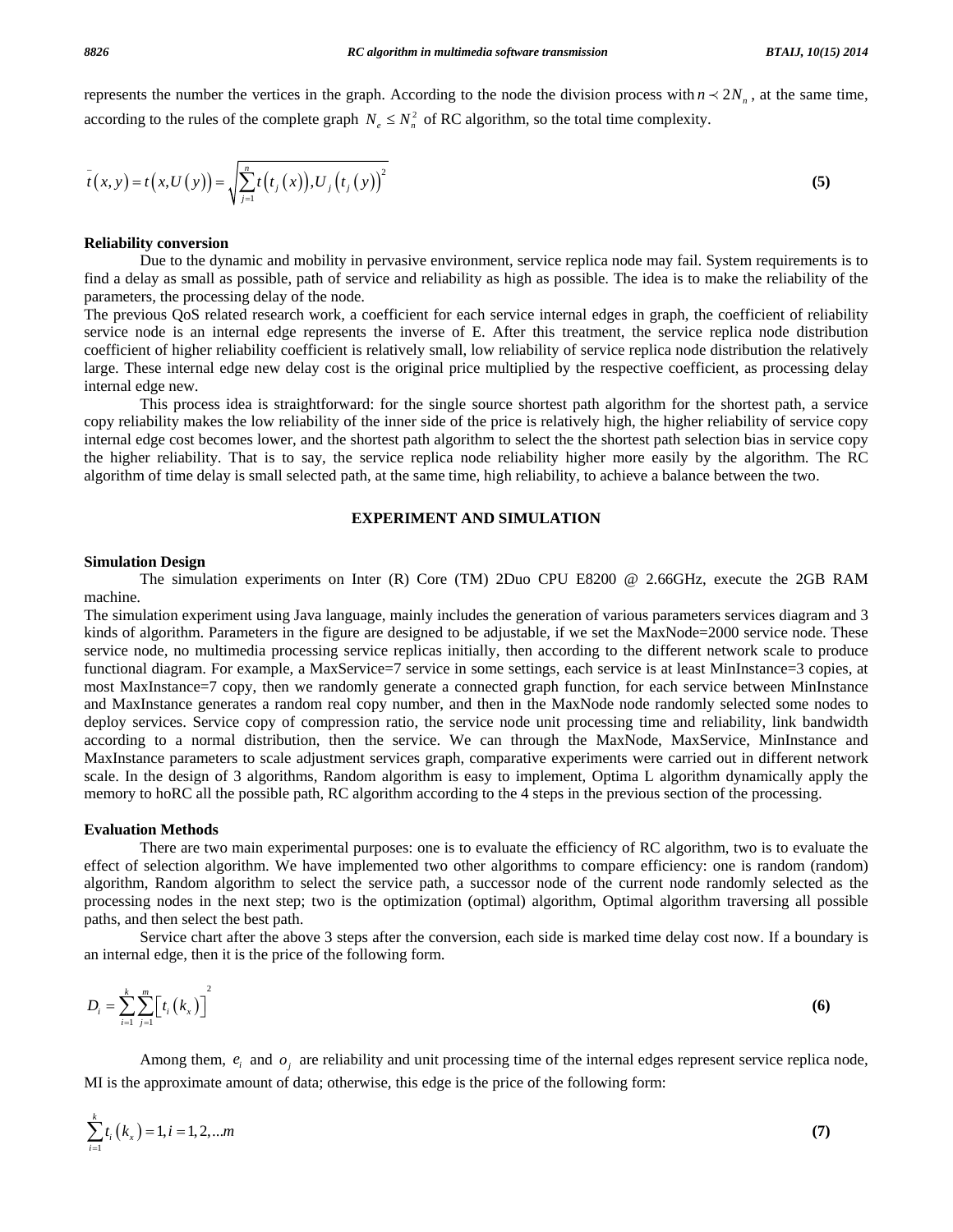Among them,  $b_i$  is the service bandwidth,  $m_i$  is the service on the edge of the approximate amount of data transmission.

Figure 3 shows a simple conversion example. Figure 3 (a) is a service graph, assume that the only 1 copies of each service service (similar to handle multiple copies), node splitting, converted to figure 3 (b).  $s_0$  and  $s_t$  shown is the node of source data and the destination node.



**(a) Aservice graph (b) Transformed service graph Figure 3 : Shows a simple conversion example** 

Considering the amount of data approximation and reliability conversion, assuming the initial data in the  $s_0$  for the amount of M, then figure 3 (b) between  $s_{1,1}$  and  $s_{1,2}$  in the inner side of the price for  $\frac{1}{e_1} m r_0 \cdot o_1$ , said the reliability of node  $s_1$ data processing delay is multiplied by  $s_1$ ;  $s_{3,2}$  and  $s_{2,1}$ . Edge costs

$$
D_{i} = \frac{\sum_{j=1}^{m} \left[ t_{i} \left( k_{x} \right) \right]^{2} t_{i}}{\sum_{i=1}^{m} \left[ t_{i} \left( k_{x} \right) \right]^{2}}, i = 1, 2, ..., n
$$
\n(8)

Composed of transmission delay on the link between  $s_{2,2}$  and  $s_{4,1}$ ; on the side of price is as follows.

$$
t_i\left(k_x\right) = \frac{\left(1 - \left\|t_i - d_i\right\|^2\right)^{\frac{1}{\left(c-1\right)}}}{\sum_{k=1}^c \left(1/\left\|t_i - d_i\right\|^2\right)^{\frac{1}{\left(c-1\right)}}}, i = 1, 2, ..., m, i-1, 2, ... n
$$
\n(9)

Because of this edge on the amount of data has two possible values (one is from  $s_0$  through  $s_1$  and  $s_3$  transfer to  $s_2$ , two to  $s_2$  from  $s s_0$  by  $s_1$  transmission), the cost of data approximation;  $s_{4,1}$  and  $s_{4,2}$  between the inner side of the price.

$$
sk_i = \sum \frac{1}{t_i(s)} (s - t_i)
$$
\n<sup>(10)</sup>

 The internal side represents the service node has two precursor node, but also one of the precursor node still has two precursor node. So, in two the amount of data approximation.

#### **Results of Analysis**

 The running time of 3 algorithms were compared in the topology of the network scale under different operation respectively. 3 kinds of algorithm 100 times, and then take the average execution time of 100 runs for comparison, as shown in Figure 4. We can see, the running time of RC algorithm and Random algorithm are much less than the optimal algorithm. When the network size is large, the running time of RC algorithm and Random algorithm are almost the same, therefore, the higher the efficiency of RC algorithm. In addition to the data shown in Figure, we also compared the running time of each algorithm is more large-scale network topology, node number reached 70, Optimal algorithm execution time was more than 80s. in a real-time multimedia transmission system, 80s delay is clearly not acceptable. So in the following experiments, when the number of nodes exceeds 70, we no longer consider optimal algorithm.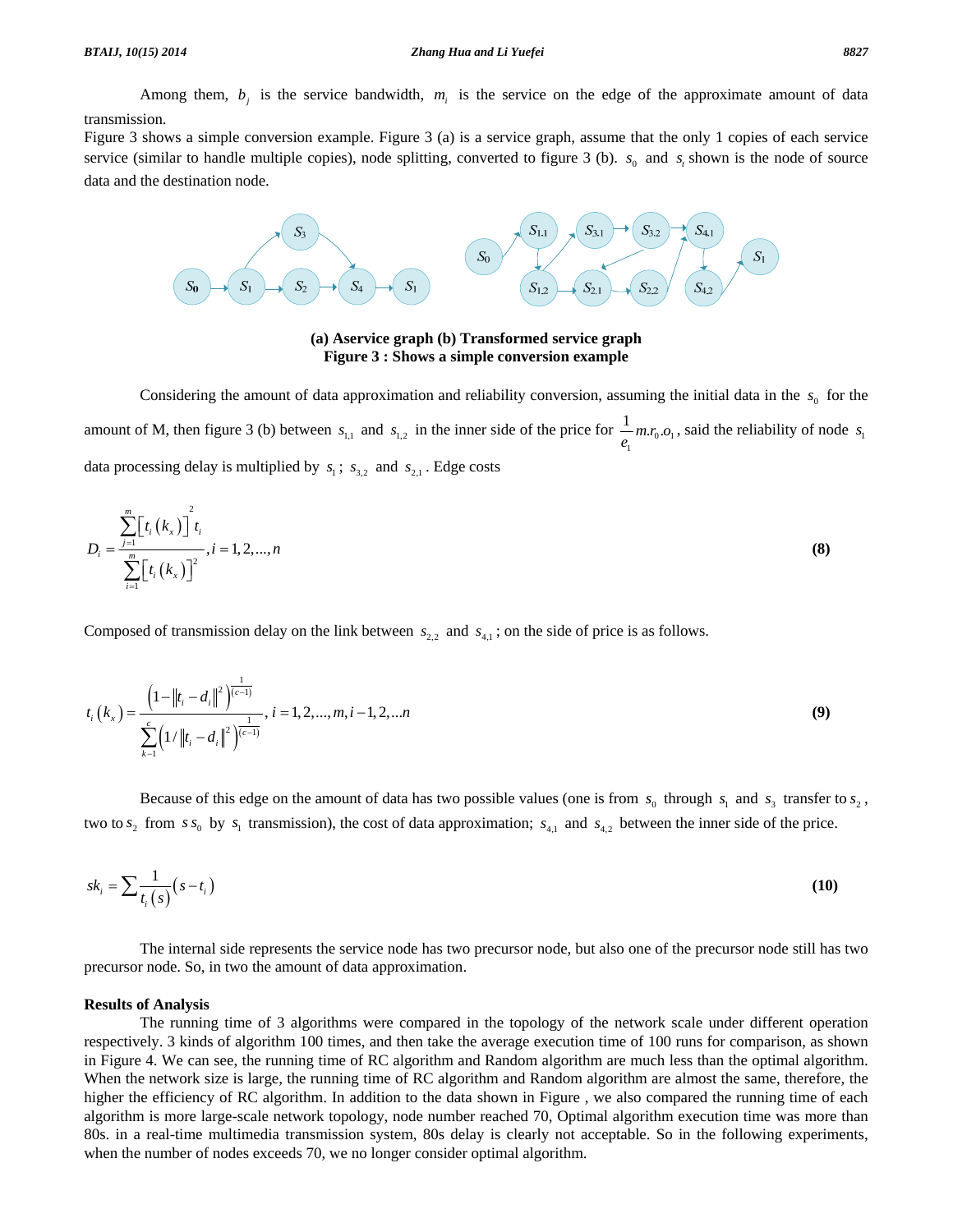

**Figure 4 : The effect of 3 kinds of algorithms are compared in different network size** 

 Then, the effect of 3 kinds of algorithms are compared in different network size. The experimental data shown in Figure 5 is the MaxService=7, MinInstance=2, MaxInstance=7 configuration. Under this configuration, we run 50 experiments in each experiment, the topological structure of network is to randomly generated, each experiment included 1 times 1 times RC algorithm, Optimal algorithm and Random algorithm 20 times, the results of the Random algorithm, the best results in 20, time delay, reliability and delay / reliable ratio as shown in Figure 5.

 Figure 5 (a) that is the 50 set of experiments, comparing 3 delay path generation algorithm. We can see, the RC algorithm is very close to Optimal algorithm, are better than Random-Best. statistical information discovery. In a 50 experiment, a 44 RC delay path generated by the algorithm is smaller than the Random-Best algorithm, a the path with the Optimal algorithm to generate the same 24. Figure 5 (b) is the reliability comparison, in the 50 set of experiments, the reliability of route RC generated by the algorithm is 26 times more than the Random-Best algorithm, 1 have 6 times more than the Optimal algorithm. Figure 5 (c) is in contrast to delay / reliable ratio, delay / observe the path to produce RC and Optimal algorithm is very close to the reliable, are better than in most cases Random-Best algorithm. The results show that, in the 50 set of experiments, a Random-Best algorithm is better than the RC algorithm 42 times, 9 times better than Optimal algorithm.



**Figure 5 : 3 Kinds of algorithms the delay, reliability and delay / reliable than contrast**

 In addition, it is also compared the RC and Random algorithm in the node size selection effect of 30, 60100400900 and 1606 time (there is no comparison of Optimal algorithm, Optimal algorithm cannot because nodes in large scale to ensure real-time). In each node size, we run 100 experiments, each experiment consisted of 1 RC algorithm and 20 times of Random algorithm, Random algorithm results from Random-Best, the results as shown in Figure 6.

Figure 6 (a) expression in 6 different kinds of service network scale, 100 groups of experiments RC algorithm the number of generated path delay is smaller compared with the Random algorithm. We see, in the 6 case, the path delay were produced by RC algorithm 90 times, smaller than the Random-Best algorithm. We also observed to, as the network size increases, the performance of RC algorithm is slightly decreased, the size of the network for the 30 time, delay path RC algorithm produces is 94, smaller than the Random-Best algorithm; when the network size of 1600, times delay than Random-Best algorithm RC algorithm produces small drops to 82 times Fig. 6 (b) and 6 (c) respectively are compared both reliability and delay / reliable than. And Figure 6 (a) of the similar situation, we see the selection effect of RC algorithm is much better than Random algorithm.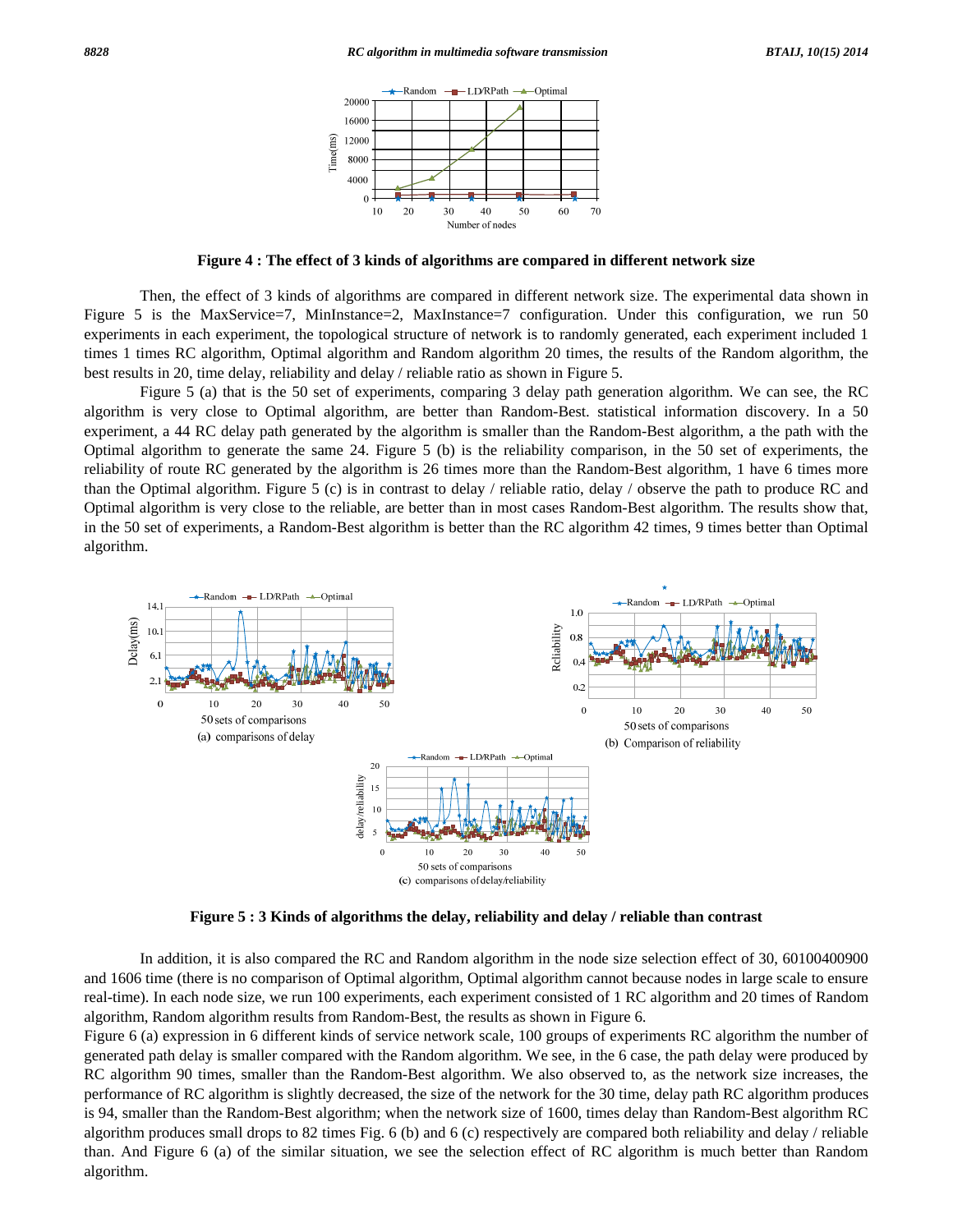#### *BTAIJ, 10(15) 2014 Zhang Hua and Li Yuefei 8829*

 The two comprehensive efficiency and the selection effect of experimental results show that, RC algorithm in network topology is in small scale selection effect is close to Optimal algorithm, and running time almost equal to Random algorithm. When the network topology size become bigger, RC algorithm selection effect is better than the Random algorithm, Optimal algorithm cannot guarantee real-time gradually to be not applicable. In general, the RC algorithm with low time complexity to obtain good path selection effect, is suitable for real-time multimedia service oriented transmission.



### **Figure 6 : The RC algorithm and Random-Best algorithm in different network scale path selection effect comparison**

#### **CONCLUSION**

 Aiming at the problems in service oriented real-time multimedia transmission, such as a long delay, frequent jitter and low reliability, this paper proposes RC algorithm RC estimates the dynamic data volume on service nodes and links through reasonable data volume approximation. And the data splitting technique is imported to convert the node delay into the edge delay. In the mean time, the reliability of nodes is considered so that the multimedia delivery problem is transformed into a conventional shortest path problem. The innovations of this algorithm are as follows: the reliability is integrated into the edge weights reasonably, which guarantee the reliability in the choice of the shortest path; the reasonable approximate of data reduces the problem's complexity; node split integrates node weights into edge weights.

### **REFERENCES**

- **[1]** R.Berangi, S.Saleem, M.Faulkner, et al; TDD cognitive radio femtocell network (CRFN) operation in FDD downlink spectrum. IEEE, 22nd International Symposium on Personal, Indoor and Mobile Radio Communications, 482-486 **(2011)**.
- **[2]** C.Kloeck, H.Jaekel, F.K.Jondral; Dynamic and local combined pricing, allocation and billing system with cognitive radios, The First IEEE International Symposium on New Frontiers in Dynamic Spectrum Access Networks (DySPAN), 73 – 81, **(2005)**.
- **[3]** A.Kchiche, F.Kamoun, S.A.Makram, M.Günes; A traffic-aware infrastructure-based architecture for inter-vehicles file sharing, The Second International Conference on Mobile Ubiquitous Computing, Systems, Services and Technologies, UBICOMM, 44-49, **(2008)**.
- **[4]** Hean Liu, Zhike Kuang, Cizhen Zhang, Goodson A. Yilly; Research on Spectrum Allocation Based on the Network Weights of Internet of Things, Journal of Networks, **8(12)**, 2804-2811 **(Dec 2013)**.
- **[5]** K.C.Lee, S.H.Lee, R.Cheung, U.Lee, M.Gerla; First experience with CarTorrent in a real vehicular ad hoc network testbed, Mobile Networking for Vehicular Environments, 109-114 **(May 2007)**.
- **[6]** A.Jangra1, Goel, N.Priyanka, K.Bhati; Security Aspects in Mobile Ad Hoc Networks (MANETs): A Big Picture, International Journal of Electronics Engineering, 189-196 **(2010)**.